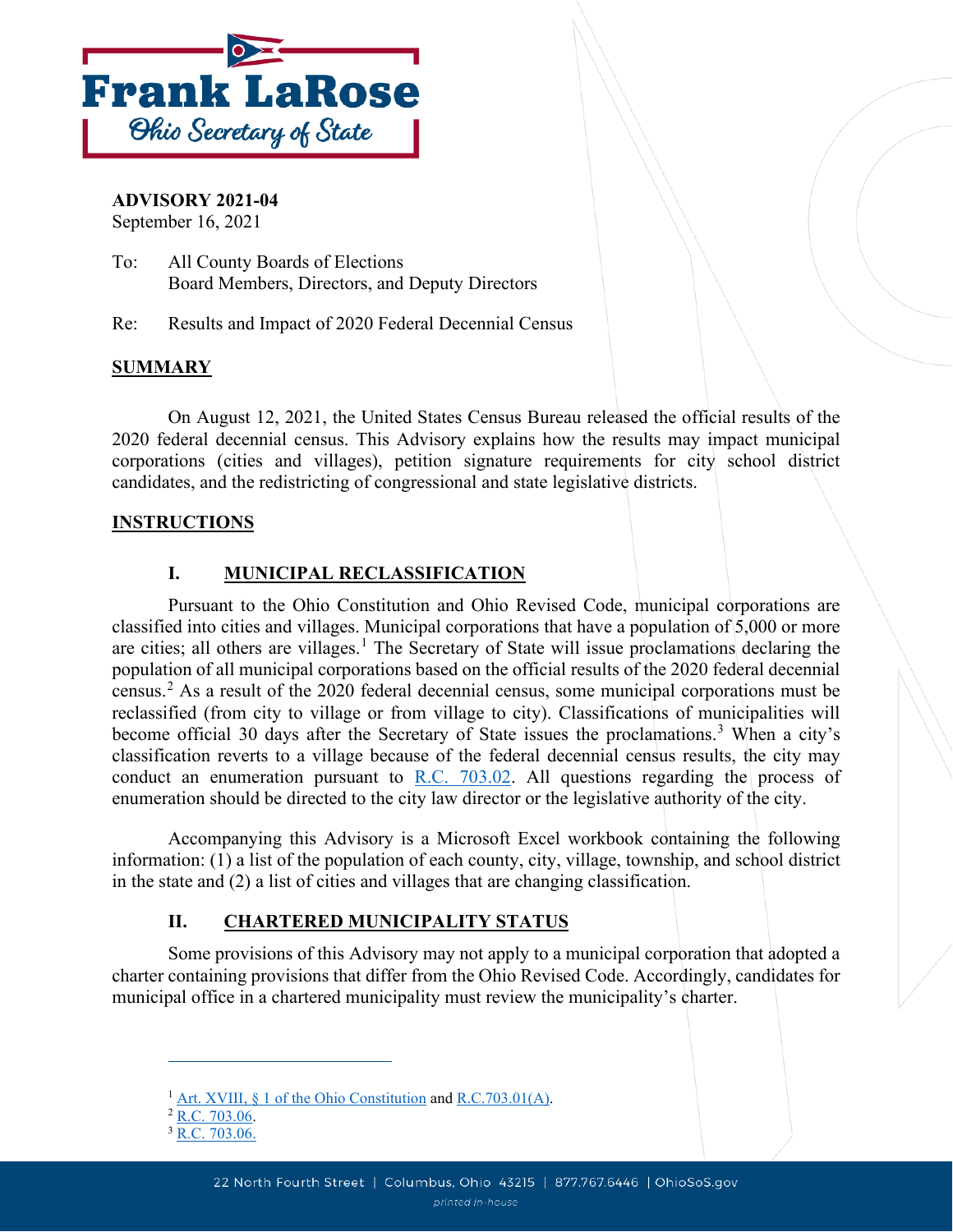# **III. TYPE OF ELECTION TO BE HELD**

The change in a municipal corporation's status (from a village to a city or vice versa) should not affect the type of elections held in the municipal corporation (i.e., primary or nonpartisan election).<sup>[4](#page-1-0)</sup> If a municipal corporation's status is changing, candidates for municipal office should file for office in the same manner that they would have filed for office if the municipal corporation's status were not changing (i.e., declaration of candidacy or nominating petition).

### **IV. OFFICERS TO BE ELECTED**

According to [R.C. 703.07,](https://codes.ohio.gov/ohio-revised-code/section-703.07) officers of a village advancing to a city, or of a city reducing to a village, "shall continue in office until succeeded by the proper officers of the new municipal corporation at the regular municipal election, and the ordinances thereof not inconsistent with the laws relating to the new municipal corporation shall continue in force until changed or repealed." Accordingly, officers elected at the November 2021 General Election will be the officers of a city, if a village is advancing to a city, or the officers of a village, if a city is reducing to a village.<sup>[5](#page-1-1)</sup>

# **V. OFFICE OF MUNICIPAL COURT CLERK**

Except as otherwise provided in [R.C. 1901.31,](https://codes.ohio.gov/ohio-revised-code/section-1901.31) the clerk of a municipal court is an elected position if the population of the territory served by the court equals or exceeds 100,000; however, if the population of the territory served by the court is less than 100,000, the position is appointed. Additionally, [R.C. 1901.31](https://codes.ohio.gov/ohio-revised-code/section-1901.31) outlines whether an assistant clerk of courts may be appointed. The 2020 federal decennial census results may change a clerk's position from an appointed position to an elected position. If a board of elections has questions about a specific municipal court clerk position and whether the position is elected or appointed, the board should consult with its legal counsel, the prosecuting attorney, and the municipal court.

# **VI. CITY WARDS**

According to [R.C. 731.06,](https://codes.ohio.gov/ohio-revised-code/section-731.06) the legislative authority of a city is responsible for subdividing the city into wards within 90 days after the first day of October following the federal decennial census year. Questions about dividing a city into wards should be directed to the city law director or the legislative authority of the city.

# **VII. CITY SCHOOL DISTRICTS**

The minimum number of valid signatures for candidate petitions for a city school district board of education is based upon the total population of the city school district.<sup>[6](#page-1-2)</sup> Please review the attached spreadsheet that reflects the population of all school districts in the state in order to determine the correct number of valid signatures required to be filed for a city school district in

<sup>4</sup> [R.C. 3513.01.](https://codes.ohio.gov/ohio-revised-code/section-3513.01)

<span id="page-1-2"></span><span id="page-1-1"></span><span id="page-1-0"></span><sup>5</sup> *See* [1951 OAG 62](https://www.ohioattorneygeneral.gov/getattachment/3e6428e0-99ef-4651-a7e7-286490c7c76f/1951-0062.aspx)*.*

<sup>&</sup>lt;sup>6</sup> R.C. 3513.254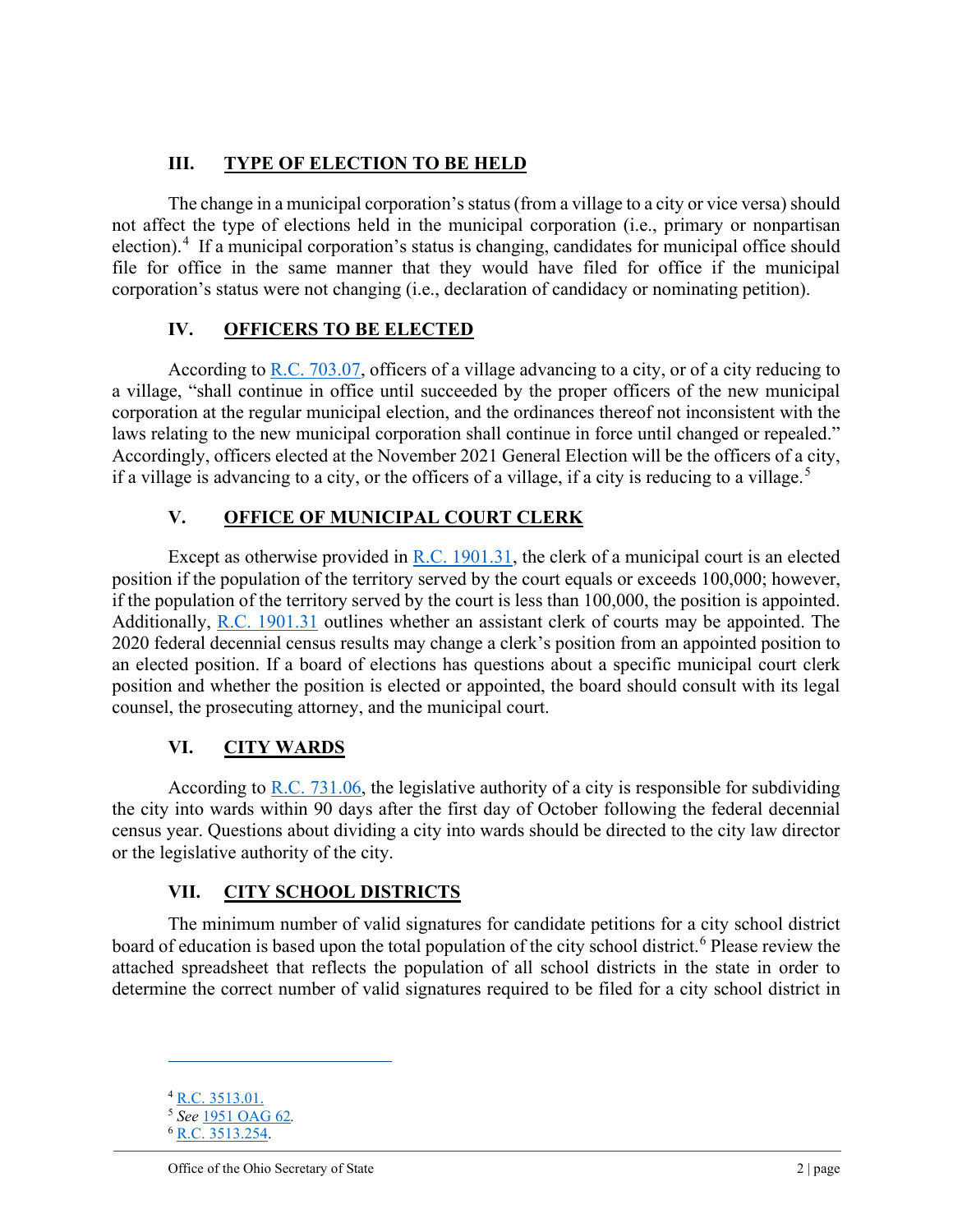your county, if applicable. Note that this change does not affect petitions already filed for the November 2021 General Election.

### **VIII. CENSUS BLOCKS**

A board of elections may divide any portion of a political subdivision located within its county into precincts and may establish, define, divide, rearrange, and combine the several election precincts within its county. However, a board cannot change the number of precincts or the precinct boundaries during the 25 days immediately preceding a primary or general election, nor between January 1 and the day on which the members of a county central committee of a political party are elected (*i.e.*, May 3, 2022). [7](#page-2-0) Precincts must be drawn along census block lines, and those lines change with the release of each federal decennial census.<sup>[8](#page-2-1)</sup> Therefore, boards must work with their county global information system (GIS) coordinators to redraw certain precincts by the end of 2021.

A board of elections may apply in writing to the Secretary of State for a waiver of the census block requirement if drawing precinct boundaries by census blocks is not feasible for either of the following reasons:<sup>[9](#page-2-2)</sup>

- (1) Physical boundaries or residential development practices exist that would cause unusual hardship for voters; or
- (2) A precinct would contain more than 1,400 voters.

Any waiver request must explain in detail why the waiver is needed for a particular block. Additionally, the board's waiver request must include the appropriate map showing the relevant, existing (and proposed, if changed) precinct and census block boundaries.<sup>[10](#page-2-3)</sup> Boards must use the Secretary of State's prescribed [Form 50](https://www.sos.state.oh.us/globalassets/elections/forms/50.pdf) for this purpose.

# **IX. FEDERAL AND STATE REDISTRICTING**

The number of federal congressional districts apportioned to Ohio is based upon the state's relative population in the federal decennial census. As a result of reapportionment, Ohio is losing one congressional district (reduced from 16 to 15 districts).<sup>[11](#page-2-4)</sup> Ohioans approved constitutional amendments in 2015 and 2018 that change both the federal and state redistricting processes. Article XIX of the Ohio Constitution gives the General Assembly primary responsibility for congressional redistricting. As such, the General Assembly will realign the boundaries of the state's congressional districts in accordance with Article XIX. The Ohio Constitution sets a series of deadlines for the congressional redistricting process, the earliest of which is September 30, 2021.<sup>[12](#page-2-5)</sup>

<span id="page-2-1"></span><span id="page-2-0"></span> $\frac{7}{8}$  [R.C. 3501.18.](https://codes.ohio.gov/ohio-revised-code/section-3501.18)<br> $\frac{8}{8}$  R.C. 3501.18.

<sup>&</sup>lt;sup>8</sup> <u>[R.C. 3501.18](https://codes.ohio.gov/ohio-revised-code/section-3501.18)</u>.<br><sup>9</sup> <u>R.C. 3501.18</u> and <u>R.C. 3501.29</u>.

<span id="page-2-2"></span><sup>&</sup>lt;sup>10</sup> [R.C. 3501.18](https://codes.ohio.gov/ohio-revised-code/section-3501.18) and [R.C. 3501.29.](https://codes.ohio.gov/ohio-revised-code/section-3501.29)

<sup>11</sup> [https://www.census.gov/library/visualizations/2021/dec/2020-apportionment-map.html.](https://www.census.gov/library/visualizations/2021/dec/2020-apportionment-map.html) 12 *See* [Article XIX of the Ohio Constitution.](https://codes.ohio.gov/ohio-constitution/article-19)

<span id="page-2-5"></span><span id="page-2-4"></span><span id="page-2-3"></span>